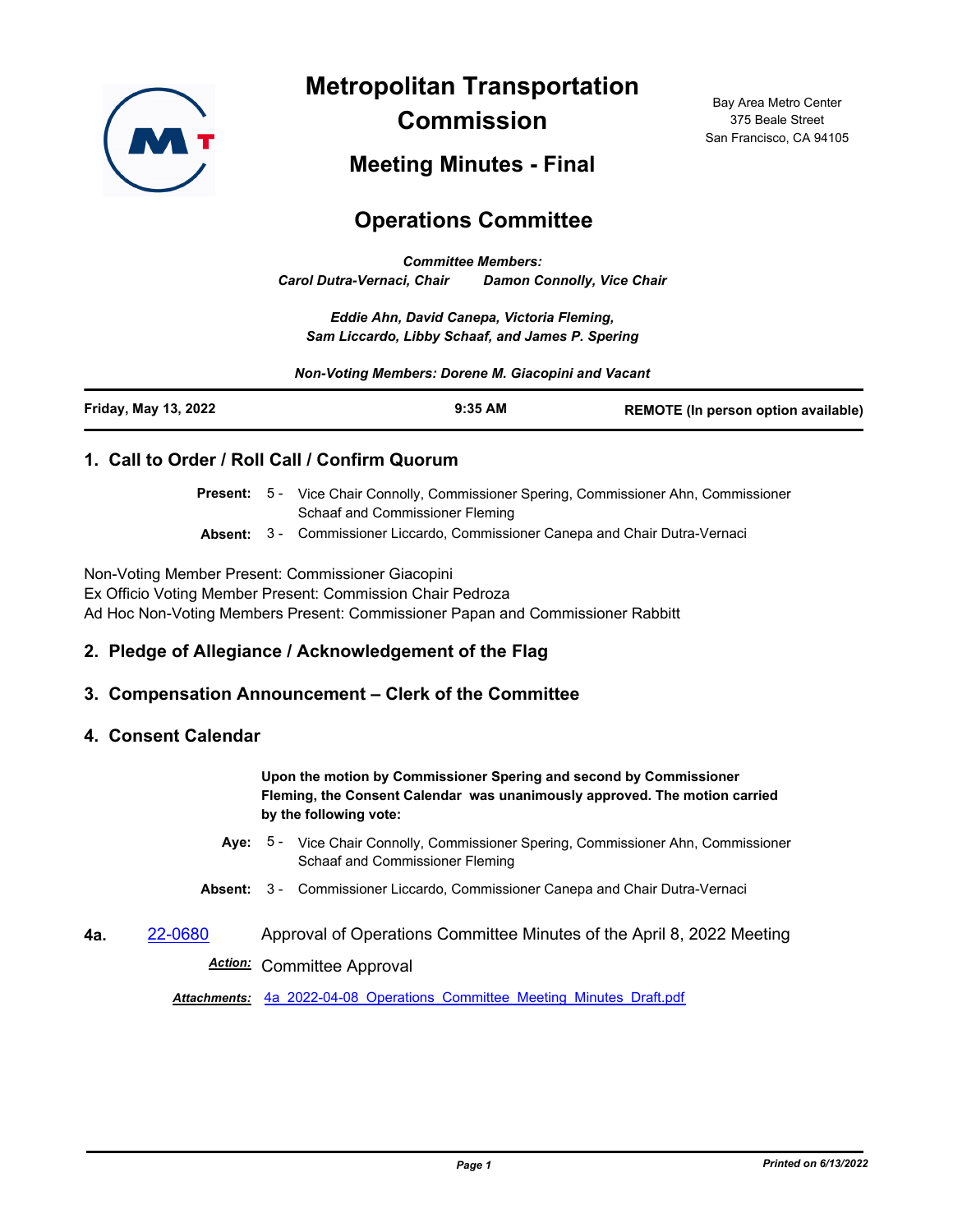**4b.** [22-0752](http://mtc.legistar.com/gateway.aspx?m=l&id=/matter.aspx?key=24011) Next Generation Clipper® (C2) Contract - Credit Card Acceptance: American Express Travel Related Services Company, Inc. (Amex) (\$75,000) *Action:* Committee Approval

*Presenter:* David Weir

*Attachments:* [4b\\_American\\_Express\\_Clipper\\_2\\_FY 22-23.pdf](http://mtc.legistar.com/gateway.aspx?M=F&ID=443f3ffe-4333-44a9-9c44-f5e8dd1824a9.pdf)

- **4c.** [22-0753](http://mtc.legistar.com/gateway.aspx?m=l&id=/matter.aspx?key=24012) Contract Clipper® Customer Education Services: MIG, Inc. (\$2,100,000)
	- *Action:* Committee Approval
	- *Presenter:* Lysa Hale

*Attachments:* [4c\\_Contract with MIG Inc.pdf](http://mtc.legistar.com/gateway.aspx?M=F&ID=17c47521-bc89-46fa-b78e-6cd0a0340870.pdf)

#### **5. Action**

**5a.** [22-0754](http://mtc.legistar.com/gateway.aspx?m=l&id=/matter.aspx?key=24013) Next Generation Clipper® ("C2") System Integrator Contract Change Order - Revised Account-Based System Delivery Approach: Cubic Transportation Systems, Inc. (Cubic)

> Change Order to the C2 System Integrator Contract ("Contract") to revise the approach and schedule for delivery of the account-based Clipper system.

- *Action:* Committee Approval
- *Presenter:* Jason Weinstein
- Attachments: 5ai Next Generation Clipper System Integrator Contract Change O rder Summary Sheet.pdf 5aii PowerPoint Next Generation Clipper System Integrator Contra ct\_Change\_Order.pdf

**Upon the motion by Commissioner Spering and second by Commissioner Fleming, the Next Generation Clipper System Integrator Contract Change Order - Revised Account-Based System Delivery Approach: Cubic Transportation Systems, Inc. was unanimously approved. The motion carried by the following vote:**

- Aye: 5 Vice Chair Connolly, Commissioner Spering, Commissioner Ahn, Commissioner Schaaf and Commissioner Fleming
- **Absent:** 3 Commissioner Liccardo, Commissioner Canepa and Chair Dutra-Vernaci